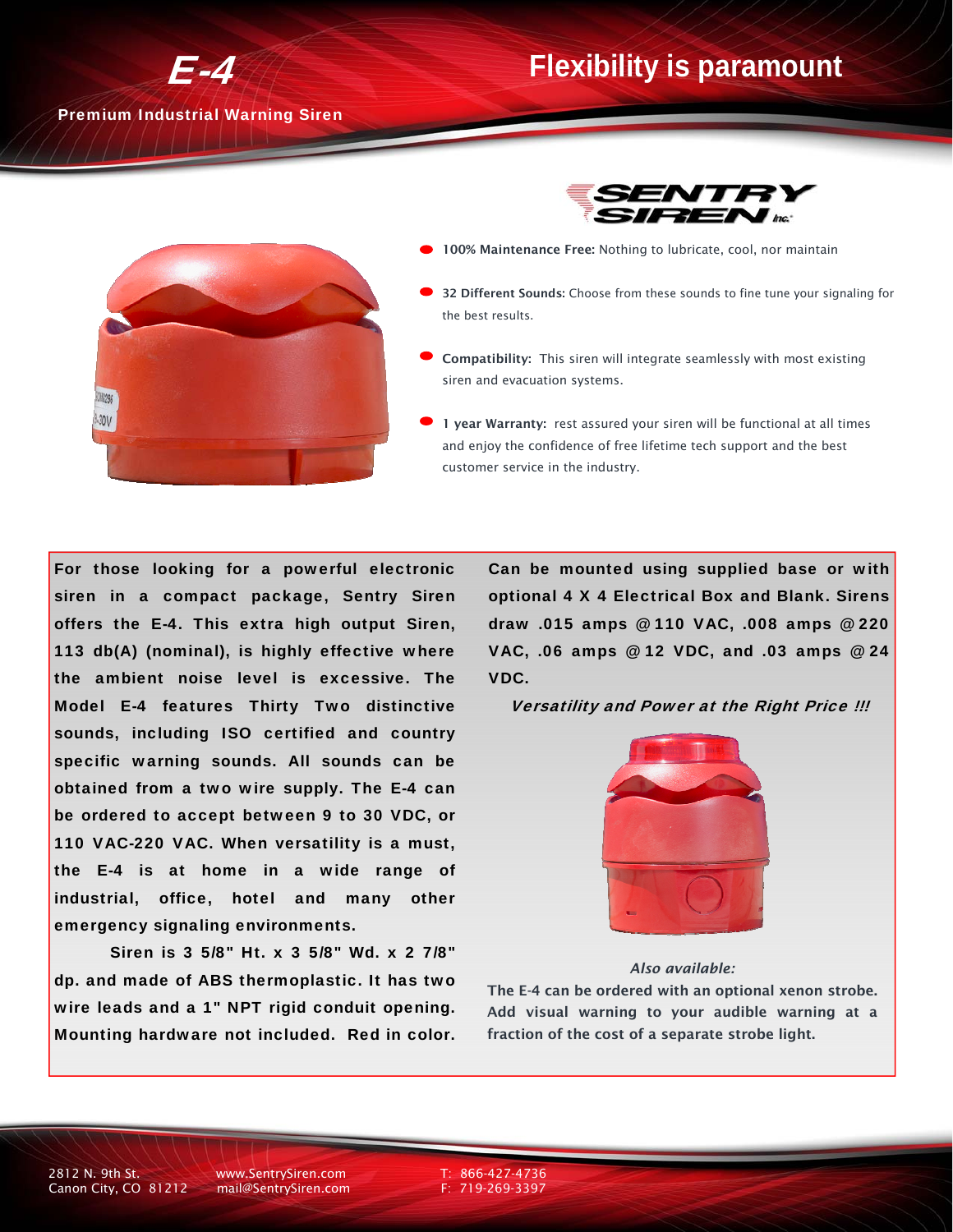|                            | <b>Product Specifications</b>                                                                                                                                                                                                                                                                                                                                                                                       |                |                 |
|----------------------------|---------------------------------------------------------------------------------------------------------------------------------------------------------------------------------------------------------------------------------------------------------------------------------------------------------------------------------------------------------------------------------------------------------------------|----------------|-----------------|
| Voltage                    | $9 - 30$ VDC                                                                                                                                                                                                                                                                                                                                                                                                        | <b>110 VAC</b> | <b>220 VAC</b>  |
| Duty Cycle                 | Continuous                                                                                                                                                                                                                                                                                                                                                                                                          |                |                 |
| Sound Output               | 113 dB (A) at 1m                                                                                                                                                                                                                                                                                                                                                                                                    |                |                 |
| Sound Frequency            | 400-2900 Hz                                                                                                                                                                                                                                                                                                                                                                                                         |                |                 |
| App. Range                 | 800m in still air on open field                                                                                                                                                                                                                                                                                                                                                                                     |                |                 |
| <b>Sound Selection</b>     | 32 sounds - Dipswitch selectable with volume control                                                                                                                                                                                                                                                                                                                                                                |                |                 |
| <b>Current Consumption</b> | 24 mA                                                                                                                                                                                                                                                                                                                                                                                                               | 30 mA          | $15 \text{ mA}$ |
| <b>IP Rating</b>           | IP 45 (IP 66 with deep base)                                                                                                                                                                                                                                                                                                                                                                                        |                |                 |
| Weight                     | 270g                                                                                                                                                                                                                                                                                                                                                                                                                |                |                 |
| <b>Dimensions</b>          | $100 \times 100 \times 100$ mm                                                                                                                                                                                                                                                                                                                                                                                      |                |                 |
| Mounting                   | The unit should be mounted with the front facing in the direction the sound is required<br>to travel. The Multitone comes with 32 user selectable tones incorporating low frequen-<br>cies, high frequencies and all industry standard frequency patterns. The Multitone<br>boasts leading acoustics, modern curves and low power consumption. The unit is also<br>ideally suited for Fire & Security applications. |                |                 |





# Model E-4 - Tone Specifications

| Sound # | <b>Description</b>           | Sound # | <b>Description</b>                  |
|---------|------------------------------|---------|-------------------------------------|
| 1.      | <b>Banshee LF Buzz</b>       | 17      | back up alarm HF                    |
| 2.      | <b>Banshee Fast Sweep</b>    | 18      | Alternate HF                        |
| 3       | <b>Banshee Slow Sweep</b>    | 19      | Slow Whoop                          |
|         | <b>Banshee Continuous</b>    | 20      | Din Tone                            |
| 5       | Banshee Fast Sweep (New)     | 21      | <b>French Fire Sound</b>            |
|         | <b>Medium Sweep</b>          | 22      | Australian Alert Signal             |
| 7       | Continuous                   | 23      | <b>Australian Evacuation Signal</b> |
| 8       | back up alarm                | 24      | <b>US Temporal Tone</b>             |
| 9       | alternate                    | 25      | <b>US Temporal Tone</b>             |
| 10      | medium sweep                 | 26      | Swedish Tone (Fire)                 |
| 11      | alternate                    | 27      | Swedish Tone (All Clear)            |
| 12      | <b>Bedlam Buzz</b>           | 28      | <b>ISO 8201 LF</b>                  |
| 13      | <b>Bedlam Fast Sweep</b>     | 29      | <b>ISO 8201 HF</b>                  |
| 14      | <b>Bedlam Slow Sweep</b>     | 30      | BT Banshee FP 1063.1                |
| 15      | <b>Bedlam Continuous</b>     | 31      | BT Banshee FP 1063.1                |
| 16      | <b>Banshee HF Fast Sweep</b> | 32      | <b>Bell Tone</b>                    |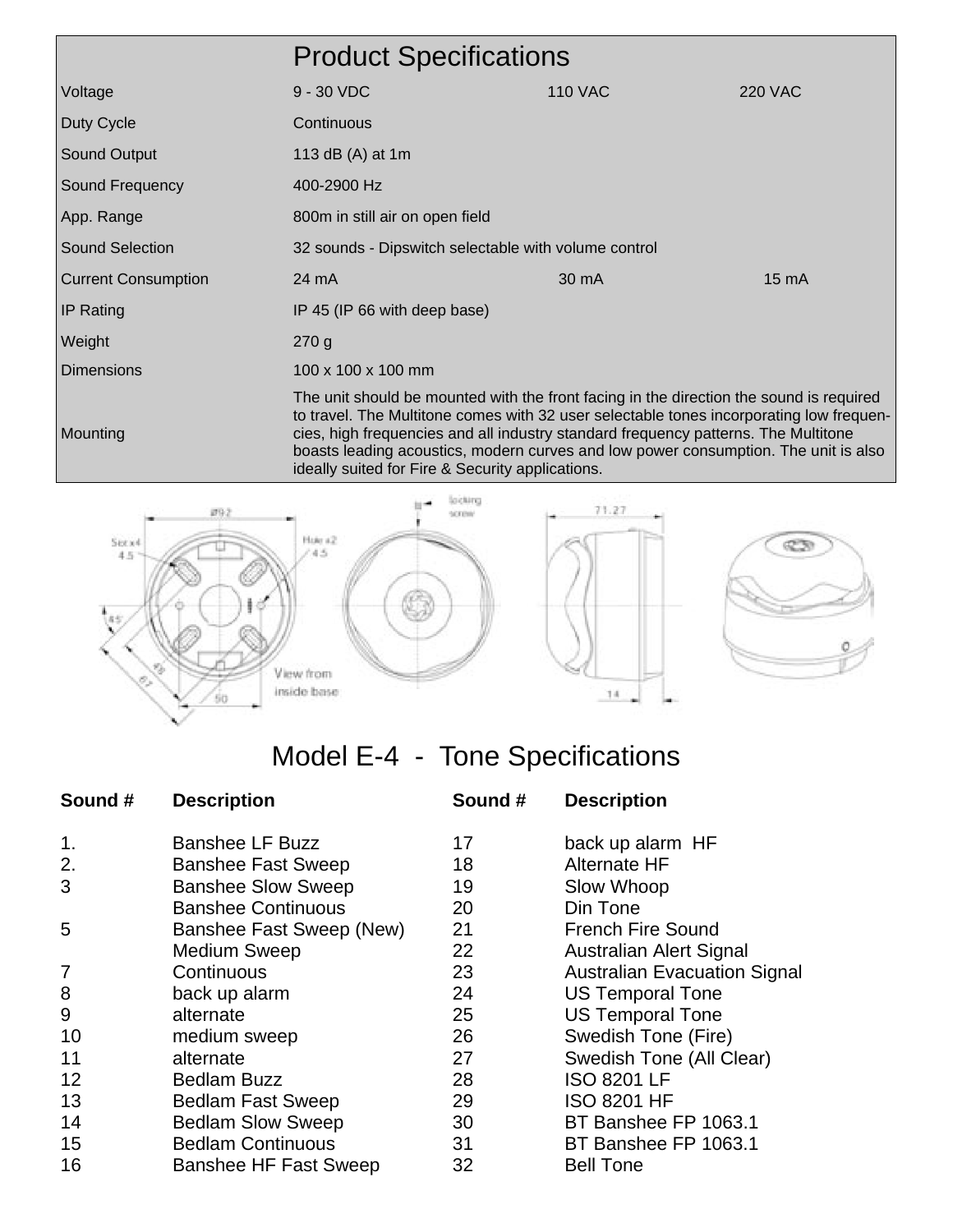## Sentry Siren Banshee Multitone (E-4) AC Version

Installation Instructions Please Read Carefully Before Installation Ensure voltage is correct as improper voltage supply will damage unit and is not covered by warranty.



#### To Install

- 1. Always wear hearing protection when working with this siren. Installation should be completed by a licensed electrician. Sentry Siren, Inc. does not assume any responsibility for injury or damage due to incorrect or faulty installation.
- 2. Carefully remove back of siren by rotating mounting plate counter clockwise.
- 3. Fix back molding to conduit box or similar suitable surface by running screws through at least 2 of the four hole screw locations. See Figure 2. Siren should be mounted on a ceiling or wall so as to prevent debris or moisture from collecting inside sounding unit.
- 4. As supplied, the E-4 is connected for the FAST SWEEP sound. Select the sound required by moving the "Dip Switches" on the circuit board. See figure 1 and also page 2. The volume control gives a 30 dB range in sound output. It is factory set at maximum.
- 5. Assemble the E-4 to the back molding by turning sounding unit clockwise. DO NOT OVERTIGHTEN.
- 6. Insert supplied set screw into side of sounder to ensure unit does not separate.

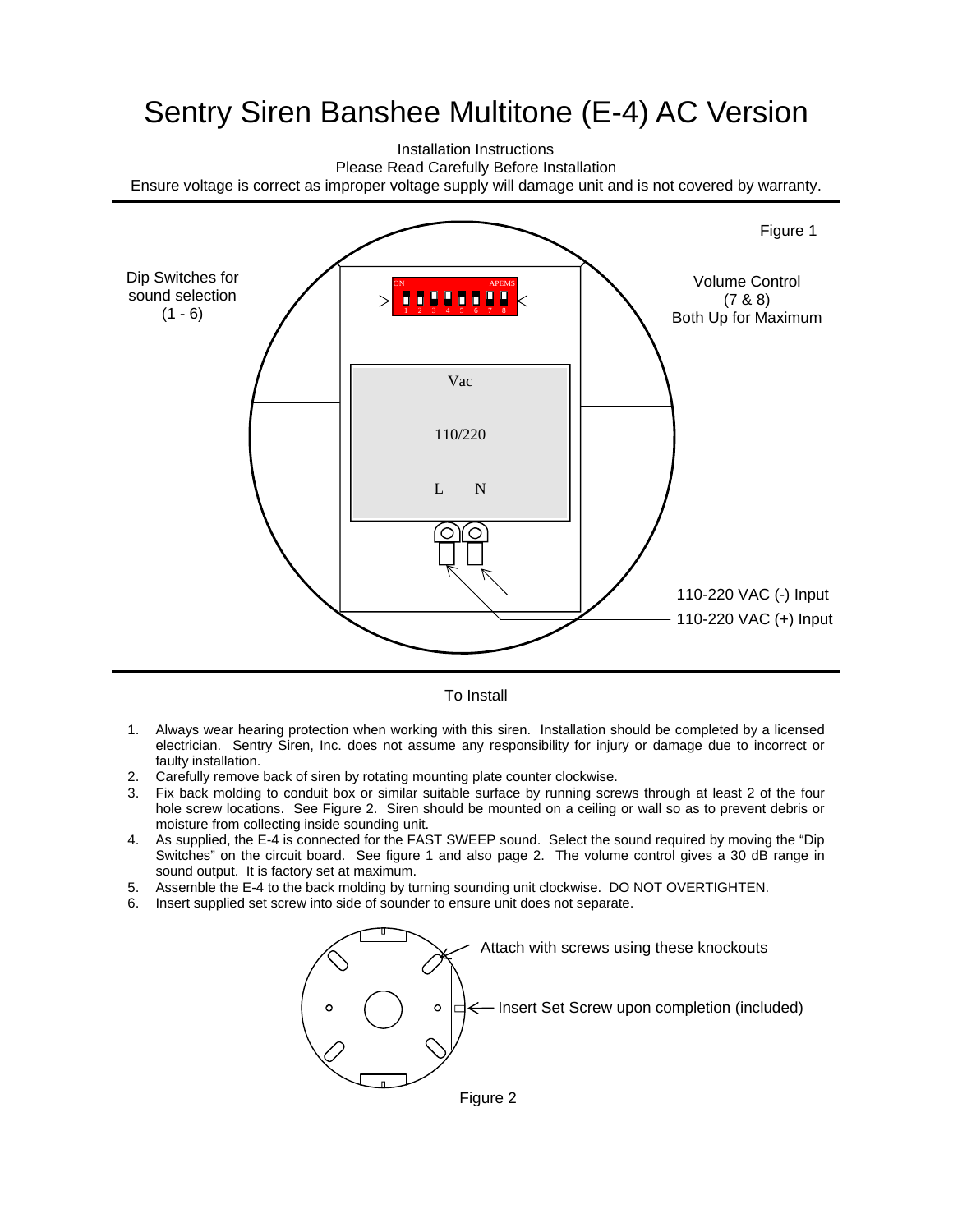### Sentry Siren, Inc Model E-4 - Tone Specifications

| Sound # Description |                                     | Dip Switch Selection        | Frequency | dB(a)   |
|---------------------|-------------------------------------|-----------------------------|-----------|---------|
|                     |                                     | Switches in on position     | (Hz)      | @ 10ft. |
|                     |                                     | $(1-5,$ switch 6 is unused) |           |         |
| 1                   | <b>Banshee LF Buzz</b>              | 00000                       | 800-950*  | 94      |
| $\overline{c}$      | <b>Banshee Fast Sweep</b>           | 10000                       | 800-950*  | 94      |
| 3                   | <b>Banshee Slow Sweep</b>           | 01000                       | 800-950*  | 94      |
| $\overline{4}$      | <b>Banshee Continuous</b>           | 11000                       | 850*      | 95      |
| 5                   | Banshee Fast Sweep (New)            | 00100                       | 830-970*  | 95      |
| 6                   | Medium Sweep                        | 10100                       | 800-970*  | 95      |
| 7                   | Continuous                          | 01100                       | 970*      | 97      |
| 8                   | back up alarm                       | 11100                       | 950*      | 97      |
| 9                   | alternate                           | 00010                       | 800-1000* | 94      |
| 10                  | medium sweep                        | 10010                       | 800-1000* | 95      |
| 11                  | alternate                           | 01010                       | 800-950*  | 96      |
| 12                  | <b>Bedlam Buzz</b>                  | 11010                       | 2400-2900 | 102     |
| 13                  | <b>Bedlam Fast Sweep</b>            | 00110                       | 2400-2900 | 103     |
| 14                  | <b>Bedlam Slow Sweep</b>            | 10110                       | 2400-2900 | 103     |
| 15                  | <b>Bedlam Continuous</b>            | 01110                       | 2900*     | 113     |
| 16                  | <b>Banshee HF Fast Sweep</b>        | 11110                       | 2450-3100 | 103     |
| 17                  | back up alarm HF                    | 00001                       | 2900      | 111     |
| 18                  | Alternate HF                        | 10001                       | 2400-2900 | 108     |
| 19                  | Slow Whoop                          | 01001                       | 500-1200  | 96      |
| 20                  | Din Tone                            | 11001                       | 1200-500  | 96      |
| 21                  | French Fire Sound                   | 00101                       | 554-440   | 90      |
| 22                  | Australian Alert Signal             | 10101                       | 420       | 88      |
| 23                  | <b>Australian Evacuation Signal</b> | 01101                       | 500-1200  | 96      |
| 24                  | <b>US Temporal Tone</b>             | 11101                       | 500-1200  | 96      |
| 25                  | <b>US Temporal Tone</b>             | 00011                       | 950*      | 105     |
| 26                  | Swedish Tone (Fire)                 | 10011                       | 2900      | 81      |
| 27                  | Swedish Tone (All Clear)            | 01011                       | 660       | 84      |
| 28                  | ISO 8201 LF                         | 11011                       | 660*      | 96      |
| 29                  | ISO 8201 HF                         | 00111                       | 970       | 113     |
| 30                  | BT Banshee FP 1063.1                | 10111                       | 2900*     | 93      |
| 31                  | BT Banshee FP 1063.1                | 01111                       | 800-1000* | 95      |
| 32                  | <b>Bell Tone</b>                    | 11111                       | $1000*$   | 96      |

\* Tone meets frequency requirements of BS 5839 PT 1 1988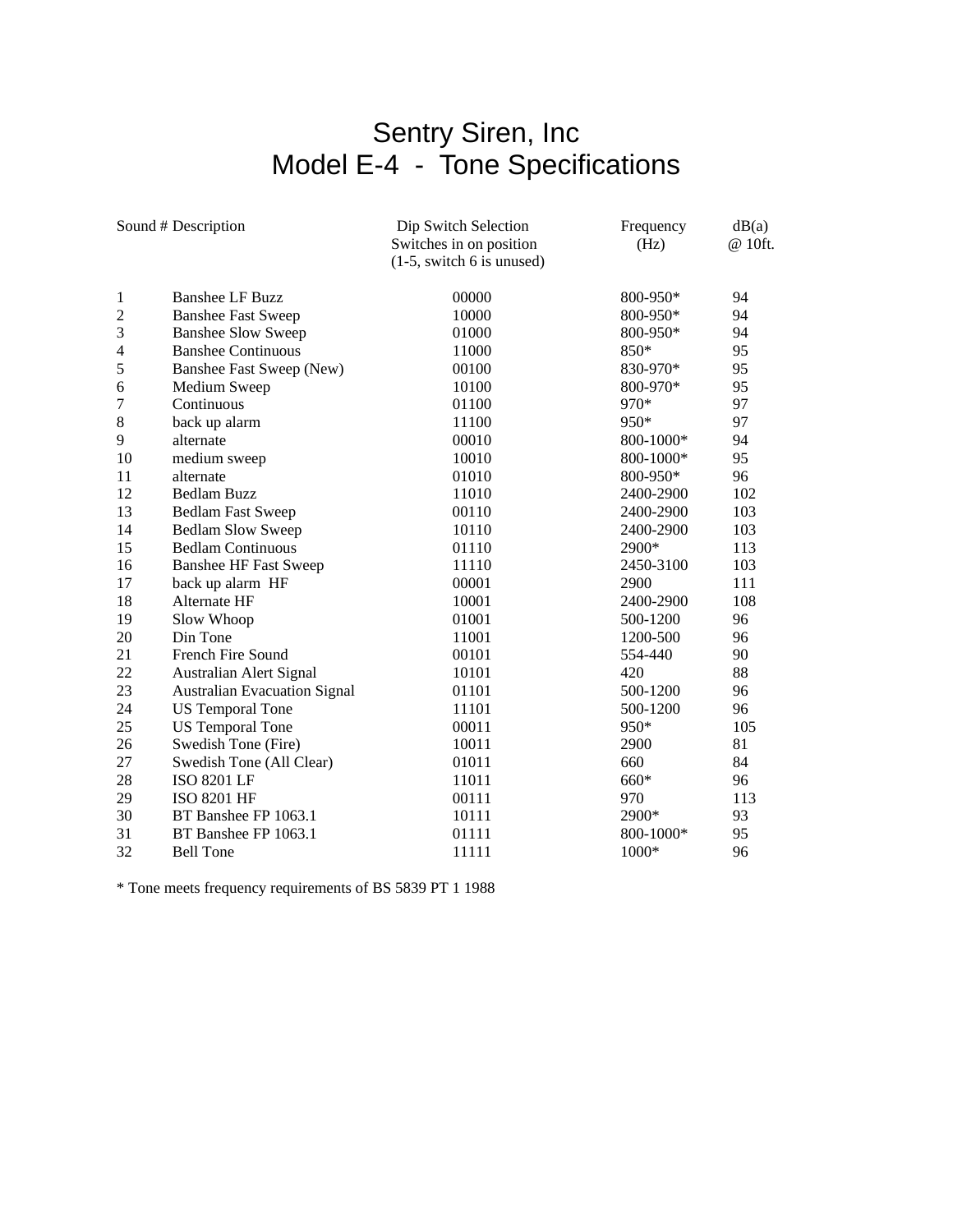## Sentry Siren Banshee Multitone (E-4) DC Version

Installation Instructions Please Read Carefully Before Installation Ensure voltage is correct as improper voltage supply will damage unit and is not covered by warranty.



To Install

- 1. Always wear hearing protection when working with this siren. Installation should be completed by a licensed electrician. Sentry Siren, Inc. does not assume any responsibility for injury or damage due to incorrect or faulty installation.
- 2. Carefully remove back of siren by rotating mounting plate counter clockwise.
- 3. Fix back molding to conduit box or similar suitable surface by running screws through at least 2 of the four hole screw locations. See Figure 2. Siren should be mounted on a ceiling or wall so as to prevent debris or moisture from collecting inside sounding unit.
- 4. As supplied, the E-4 is connected for the FAST SWEEP sound. Select the sound required by moving the "Dip Switches" on the circuit board. See figure 1 and also page 2. The volume control gives a 30 dB range in sound output. It is factory set at maximum.
- 5. Assemble the E-4 to the back molding by turning sounding unit clockwise. DO NOT OVERTIGHTEN.
- 6. Insert supplied set screw into side of sounder to ensure unit does not separate.